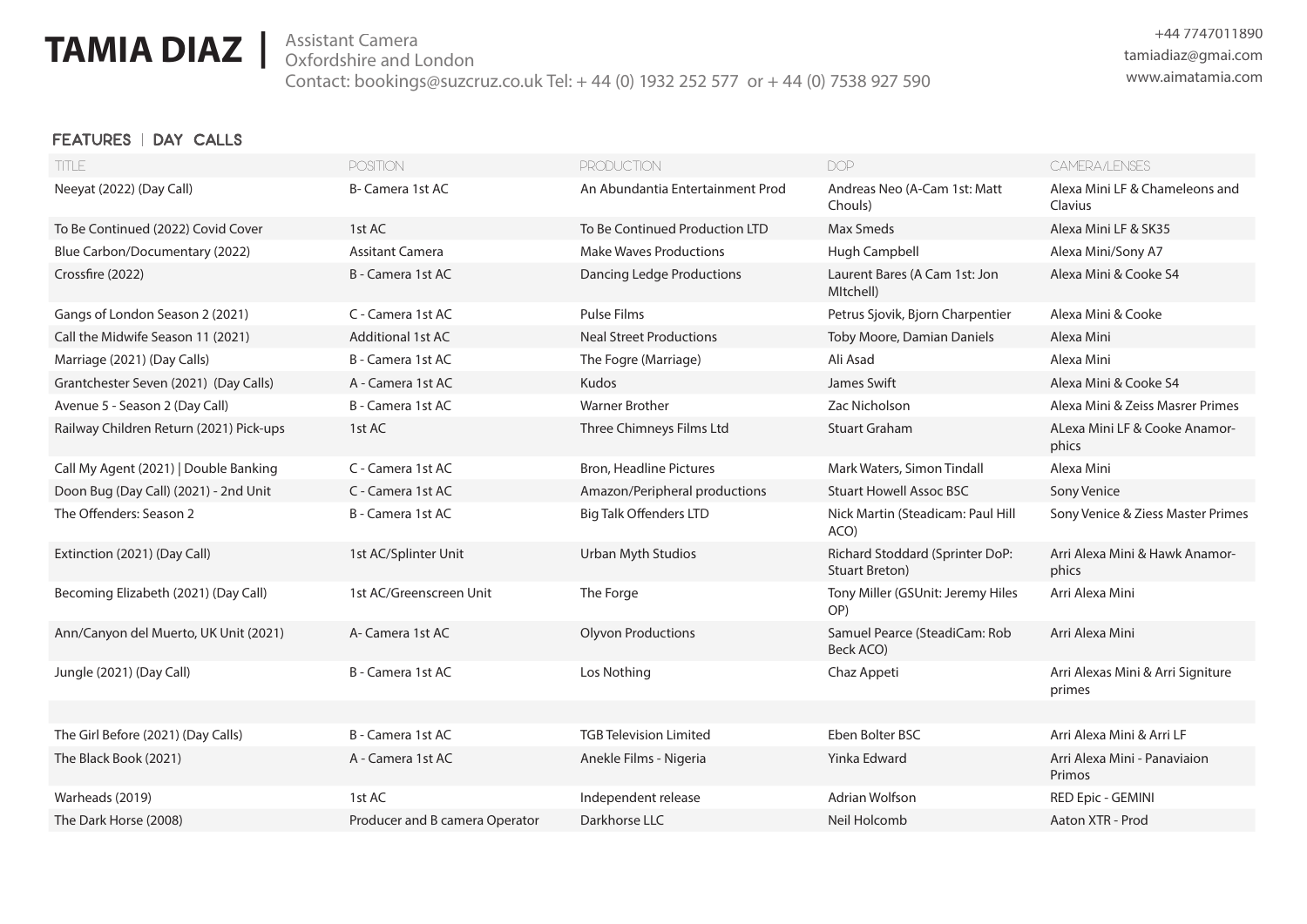| Love Happens (2008)                              | 1st AC/Splinter Unit       | <b>Universal Studios</b>                | <b>Michael Fitzmaurice</b> | BL - 4, Movicam LT                                              |
|--------------------------------------------------|----------------------------|-----------------------------------------|----------------------------|-----------------------------------------------------------------|
| The Imaculate Conception of Little Dizzle (2009) | 1st Ac                     | <b>Congential Engine</b>                | Neil Holcomb               | Arri SR - 3                                                     |
| Leverage (2008-09)                               | <b>Additional 1st AC</b>   | TNT productions                         | David Connell              | RED ONE M - X 4K                                                |
| Mixing Karma (2009)                              | 1st AC                     | <b>KO Studios Inc</b>                   | Adam Berman                | Arri SR - 2                                                     |
| Follow the Profit (2007)                         | B - Camera 1st AC          | Follow the Profit LLC                   | Walt Lloyd, ASC            | Panasonic Vericam                                               |
| Perfect Sport (2007)                             | B - Camera 1st AC          | Perfect Sport LLC                       | <b>Rick Taylor</b>         | Panavision G II                                                 |
| 88 minutes (2007)                                | 1st AC/Splinter unit       | Brightlight Picutres Inc                | Uta Briesewitz, ASC        | Arri III                                                        |
| Loney Hearts (2006)                              | Additional 1st AC: Spokane | Millenium Films                         | Peter Levy, ASC, ACS       | Arri BL - 4                                                     |
| End Game (2005)                                  | B - Camera 2nd AC          | <b>NXNW Productions</b>                 | Chuck Cohen                | Arri BL - 4, Movicam LT                                         |
| Frayed (2005)                                    | 1st AC                     | Lock it in Productions                  | Karl Bauer                 | Panasonic VariCam                                               |
| Expiration Date (2005)                           | A - Cam 1st AC             | <b>Roadkill Productions</b>             | <b>Bruce Worall</b>        | Sony HD                                                         |
| Twenty (reshoots) (2004)                         | 1st AC                     | <b>Broadline Entertainment</b>          | Andrew Giannetta           | Aaton XTR-Prod                                                  |
| Shut up and Shoot (2004)                         | 1st AC                     | Shut up and Shoot Productions - LA      | Adam Berman                | Arri SR-2                                                       |
| Police Beat (2003)                               | 1st AC                     | North West Film Forum                   | Sean Kirby                 | Panavision G II, Aaton 35 & Pana-<br>vision Classic Anamorphics |
| Evergreen (2003)                                 | 1st AC                     | <b>Evergreen Productions</b>            | <b>Matt Clark</b>          | Arri BL - 4                                                     |
| Buffalo Bill's Defunct (2002)                    | 1st AC                     | <b>Sisyphus Productions</b>             | Erich Volkstorf            | Aaton XTR - Prod                                                |
| Derailed (2001)                                  | 1st AC                     | Nu Image Productions - Bulgaria         | Ross Clarkson, HKSC, ACS   | Arri BL - 4 Evolution                                           |
| Finding Mr Perfect (2001)                        | A - Camera 1st AC          | Milkey Way Productions - Hong Kong      | Ross Clarkson, HKSC, ACS   | Arri BL - 2                                                     |
| Evil Alien Conquerors (2001)                     | 2nd AC                     | Nada Picture - LA                       | Russel Lyster              | Panavision G II                                                 |
| SHORT FILMS                                      |                            |                                         |                            |                                                                 |
| TITLE                                            | <b>ROLE</b>                | <b>PRODUCTION</b>                       | <b>DOP</b>                 | FORMAT                                                          |
| Brushing out the Curls (2022)                    | 1st AC                     | Wingarm Ltd                             | <b>Matt North</b>          | Alexa Mini & Ziess CP3                                          |
| Daylight Rules (2021)                            | 1st AC                     | Fast Shadows LTD/Sky Entertainment      | Yinka Edward               | Panavision DXL2 & Primos                                        |
| Backbone (2020)                                  | 1st AC                     | <b>BBC Emergening Talent Production</b> | Michael Filocamo           | Arri Alexa Mini LF                                              |

Baba (2020) (IRIS Award Winner) 1st AC 1999 1st AC Wingarm Ltd, Manchester Michael Filocamo Arri Alexa Mini LF Breath (2020) 1st AC Studioknxx Pablo Rojo RED Dragon

PUSH (2020) 1st AC 1 and the control of the control of the Sony FS7 mii Tania Freimuth Sony FS7 mii MISS (2020) 1st AC 15th AC Blind Mango Productions Tania Freimuth Sony A7S iii Ernie (2019) **1st AC** and the pendent release David Foulkes Sony Venice Sony Venice False Indigo (2019) **1st AC** 1st AC Channel 4, Rebellion Army Tanmoye Khan Arri Alexa LX Sanctum Deep (2019) 2nd AC 2014 2nd AC 2015 NTFS final project Nathalie Pitters Arri SR-3

Falling Mars (2020) **1st AC** and the Cood Bear Films **Cood Bear Films** Pep Bocsh Blackmagic URSA Mini Pro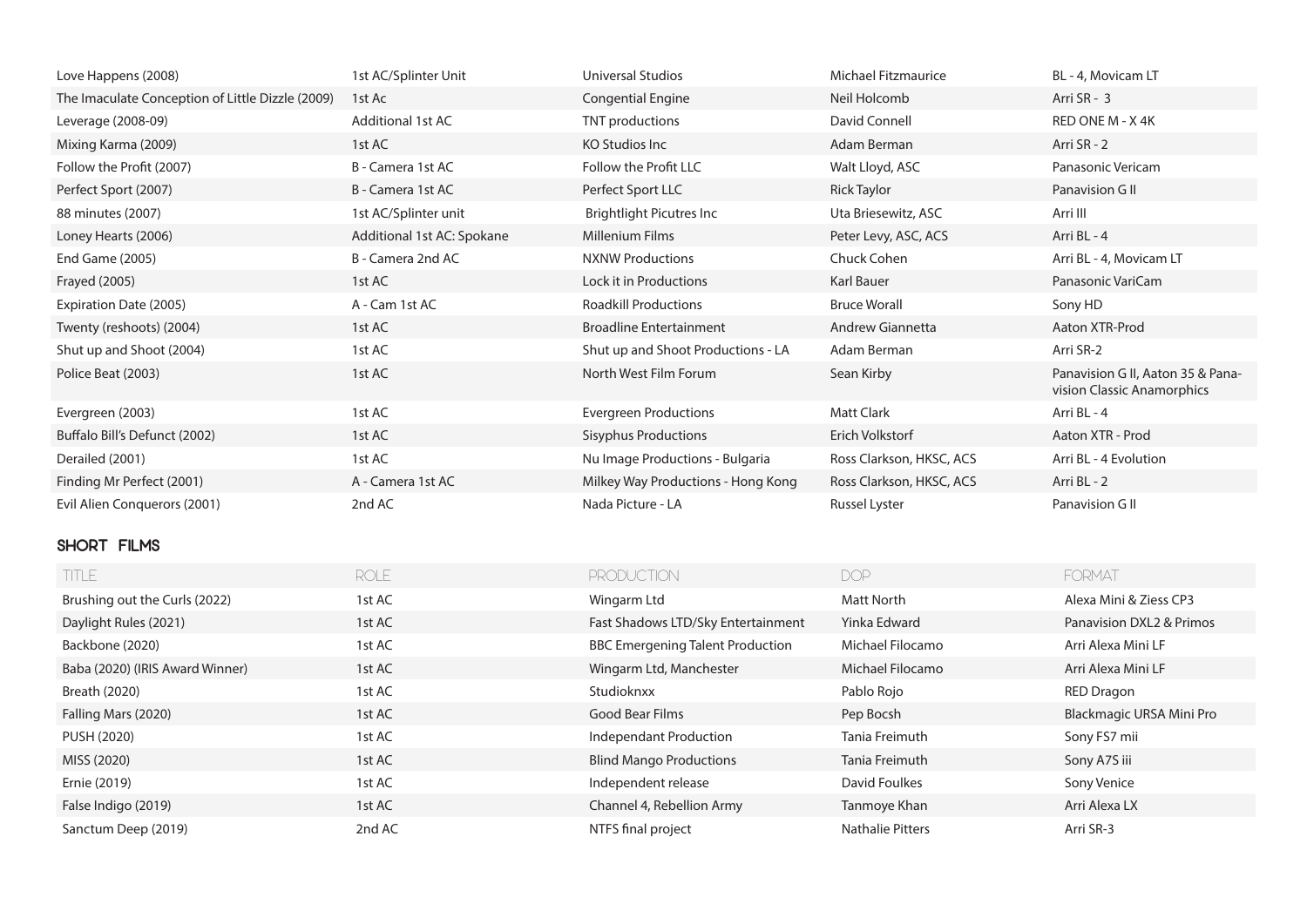| Arthur (2011)                      | 1st AC | Moga-Jacobsen Productions              | Eliot Rockett  | RED ONE M-X 4K |
|------------------------------------|--------|----------------------------------------|----------------|----------------|
| Hello (2005)                       | 1st AC | Try This Films                         | Paul Mailman   | Arri SR - 2    |
| Rugged Rich and the Ona Ona (2004) | 1st AC | Canadian Broadcastin Corporation (CBC) | Carl Bessai    | Arri SR - 2    |
| Combustable Chef (2004)            | 1st AC | Leapfrog Productions                   | Adam Berman    | Arri SR - 2    |
| Dance with me (2004)               | 1st AC | Leap of Faith Prod                     | Sean Kirby     | Arri SR - 2    |
| Eye of the Eagle (2000)            | 1st AC | <b>Boston Productions</b>              | Andy Sobkovich | Sony HD        |

## **COMMERCIALS | MUSIC VIDEOS**

| <b>TITLE</b>                                   | <b>ROLE</b>            | <b>PRODUCTION</b>             | <b>DOP</b>                               | <b>FORMAT</b>                         |
|------------------------------------------------|------------------------|-------------------------------|------------------------------------------|---------------------------------------|
| Nike 'What's Emma Raducanu Working On?"        | B Camera 1st AC        | <b>Untold Studios</b>         | Joe Douglas (A Cam 1st: Jon<br>Mitchell) | Alexa Mini                            |
| Incomplete Piolet (2022)                       | 1st AC                 | <b>Blend Film Ltd</b>         | Zoe Que                                  | 16mm Arri SR3                         |
| Nightmare on Wax (2022)                        | 1st AC                 | Compulsory LTD                | Jerry Amadi-Pradon                       | Alexa Mini & Panavision Primo         |
| Nike What's Emma Raducanu working on<br>(2022) | <b>B-Camera 1st AC</b> | Untold                        | Joe Douglas                              | Alexa Mini & Cooke S2                 |
| Hyundai x Tate - Anicka Yi                     | 1st AC                 | House of Greenland            | Diego Indraccolo                         | Alexa Mini & Cannon                   |
| Here we Flo 'Period Drama'                     | A - Camera 1st AC      | Hatch                         | <b>Marianne Willimas</b>                 | Alexa Mini & Nikon Xero               |
| Xfinity 'The Best Effect'                      | 1st AC                 | <b>Black Cap Films</b>        | Diego Indraccolo                         | Alexa Mini                            |
| BP'Life's Journeys'                            | B - Camera 1st AC      | <b>Stink Films</b>            | Simon Chaudior                           | Sony Vanice                           |
| Bizzarrini Millbrook (2021)                    | 1st AC                 | Helicopter Film Services      | <b>Richard Blanshard</b>                 | Arri Alexa Mini - Angenieux<br>$10-1$ |
| Pale Waves - YDOM Reshoot (2021)               | 1st AC                 | My Accomplice/XsPosure        | <b>Catherine Derry</b>                   | Arri Alexa Mini                       |
| Tiberius B- Big Deal (2020)                    | 1st AC                 | Object and Animal             | Zoe Que                                  | 16mm Arri SR3 Advanced                |
| Baby Queen 'Raw Thoughts' (2020)               | 2nd AC                 | Odelay                        | Kia Fern Little                          | Arri Alexa Mini LF                    |
| Elkka - Europhic Melodies (2020)               | 1st AC                 | <b>Independant Production</b> | Michael Filocamo                         | Arri Amira                            |
| 'Before I Go' Artist: Mimi Webb (2020)         | 2nd AC                 | Independent Production        | Zack Brown                               | Aaton XTR Prod 16mm                   |
| Hyundai line (2009)                            | 2nd AC                 | <b>Tim Damon Productions</b>  | Thom Cox                                 | Arri 435                              |
| Toyota, Venza (2008)                           | 2nd AC                 | Anonymous Content             | Paul Cameron, ASC                        | Arri 435                              |
| Acura (2008)                                   | 2nd AC                 | <b>Boxer Films</b>            | Joe Murry                                | Arri 435                              |
| Hyndai 'Sonota' (2008)                         | 2nd AC                 | <b>Duro Productions</b>       | <b>Michael Fitzmaurice</b>               | Arri 435                              |
| Nike Brazil (2008)                             | 2nd AC                 | <b>Kontent Partners</b>       | Matthais Koenigswieser                   | Arri 435                              |
| Cadillac (2007)                                | 2nd AC                 | Supply and Demand             | Michael Mieke                            | Arri 435                              |
| Freestyle Flash (2003)                         | 1st AC                 | Stoneham/Blakley              | <b>Barry Gregg</b>                       | Arri SR - 2                           |
| Degree (2000)                                  | 2nd AC                 | Avion Films Production Inc.   | John Drake                               | Arri 435                              |
| Attorneys.com (2000)                           | B-Camera 1s AC         | Area 51 Films                 | Paul Goldsmith                           | Arri III, Arri 435                    |
| Unitran Direct (2000)                          | 2nd AC                 | Ace Film Company              | <b>Michael Barnard</b>                   | Arri 435                              |